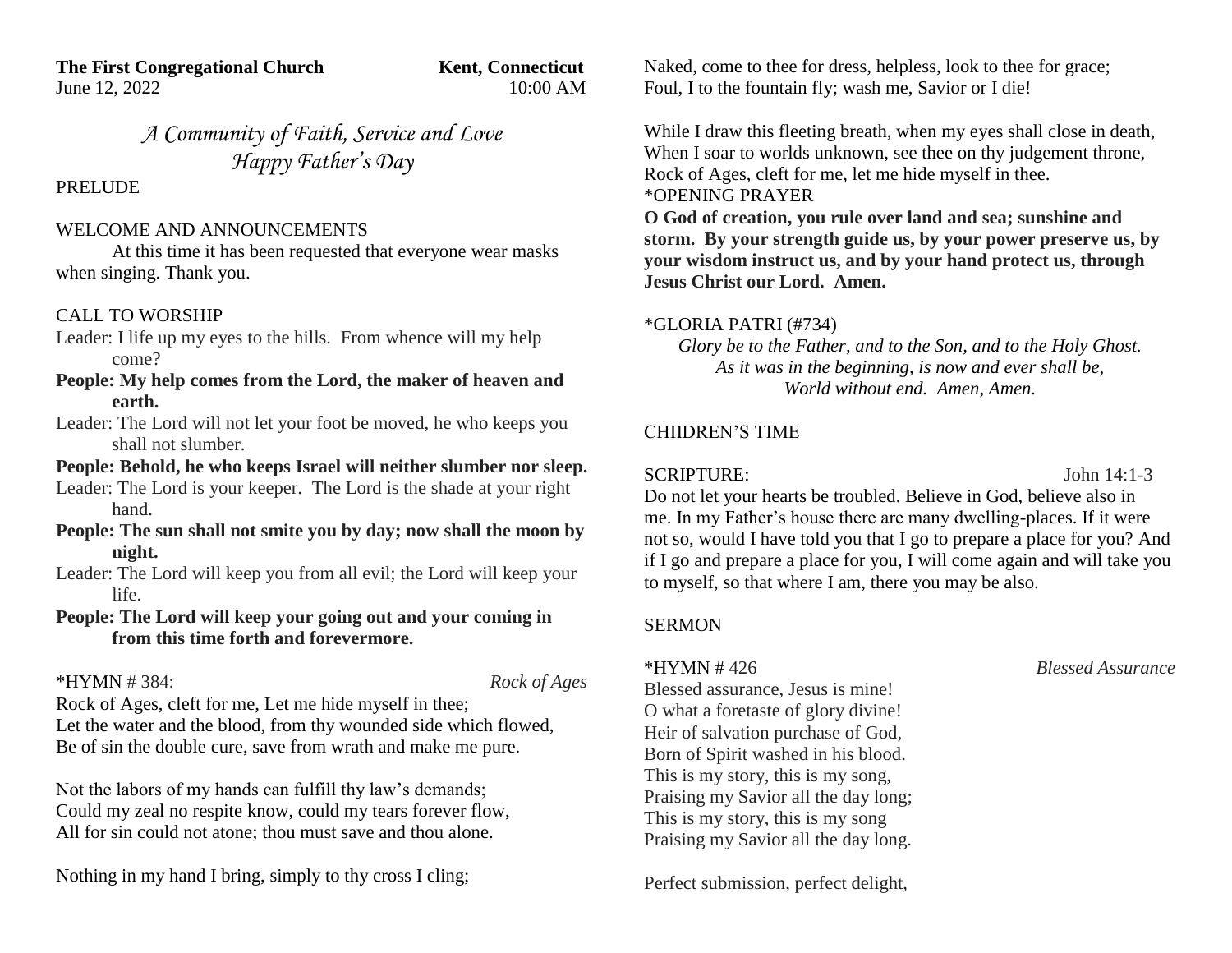Visions of rapture now burst on my sight; Angels descending, bring from above Echoes of mercy, whispers of love. This is my story, this is my song, Praising my Savior all the day long; This is my story, this is my song Praising my Savior all the day long.

Perfect submission, all is at rest, I in my Savior am happy and blest, Watching and waiting, looking above, Filled with his goodness, lost in his love. This is my story, this is my song, Praising my Savior all the day long; This is my story, this is my song Praising my Savior all the day long.

PRAYER CONCERNS, PASTORAL PRAYER, LORD'S PRAYER

**Our Father, who art in heaven, hallowed be thy name. Thy kingdom come, thy will be done, on earth as it is in heaven. Give us this day our daily bread, and forgive us our trespasses as we forgive those who trespass against us. And lead us not into temptation, but deliver us from evil. For thine is the kingdom and the power, and the glory forever. Amen.**

#### **OFFERING**

Invitation Doxology (#34)  *Praise God, from whom all blessings flow; praise him, all Creatures here below. Praise him above, ye heavenly host: Praise Father, Son, and Holy Ghost. Amen.*

\*HYMN #496 *Leaning on the Everlasting Arms* What a fellowship, what a joy divine, leaning on the everlasting arms; What a blessedness, what a peace is mine leaning on the everlasting arms. Leaning, leaning, safe and secure from all alarms; Leaning, leaning, leaning, on the everlasting arms.

O how sweet to walk in the pilgrim way, leaning on the everlasting arms:

O how bright the path grows from day to day, leaning on the everlasting arms Leaning, leaning, safe and secure from all alarms;

Leaning, leaning, leaning, on the everlasting arms.

What have I to dread, what have I to fear, leaning on the everlasting arms?

I have blessed peace with my Lords so near, leaning on the everlasting arms,

\_\_\_\_\_\_\_\_\_\_\_\_\_\_\_\_\_\_\_\_\_\_\_\_\_\_\_\_\_\_\_\_\_\_\_\_\_\_\_\_\_\_\_\_\_\_\_\_\_\_\_\_\_\_\_

Leaning, leaning, safe and secure from all alarms; Leaning, leaning, leaning, on the everlasting arms.

## **BENEDICTION**

# POSTLUDE:

Ministers: Community of Faith Pastor: The Rev. Victoria Kowarick Organist: Bob Keck Videographer: Bethany Keck Deacon of the Month- Carol Kallstrom

**WE WELCOME ALL** who are worshipping with us via the internet and in person. Guests are invited to sign the guest book in the back of the sanctuary and/or fill out a Pew Card and place it in the offering plate.

\_\_\_\_\_\_\_\_\_\_\_\_\_\_\_\_\_\_\_\_\_\_\_\_\_\_\_\_\_\_\_\_\_\_\_\_\_\_\_\_\_\_\_\_\_\_\_\_\_\_\_\_\_\_\_

## **Prayer List:**

Doctors, Nurses, Hospital staff, all those with COVID 19 and their families, Peggy, Scott, Barbie, Liz, Lewis, Ukraine, Our world leaders.

Please mail your offering in weekly/monthly First Congregational Church PO Box 306 Kent, CT 06757